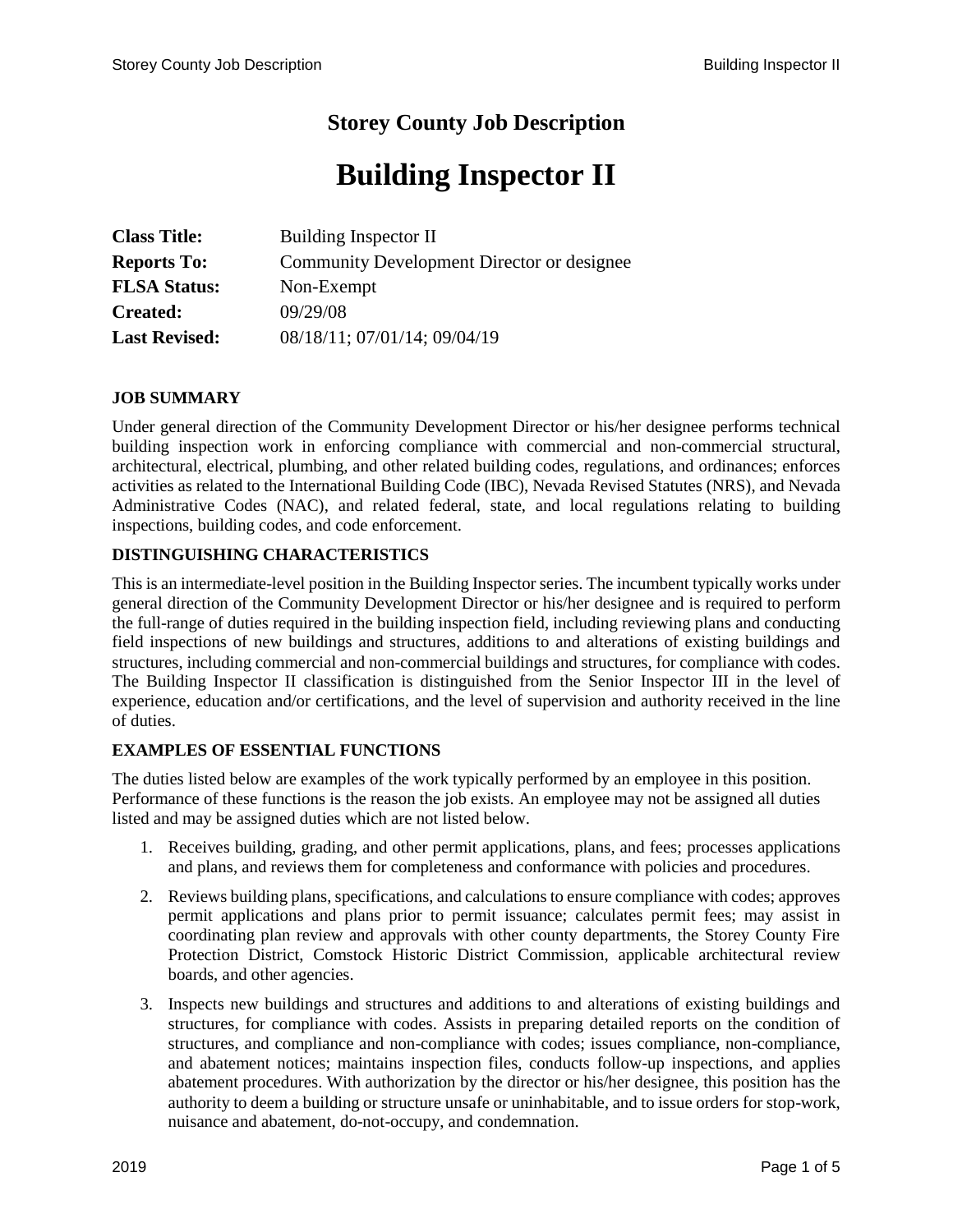- 4. Investigates complaints about building and safety hazards and code violations; determines if action is required, determines and takes appropriate action; reports status.
- 5. Confers, educates, and coordinates with developers, customers, community groups, property owners, and the public about codes and related subjects; facilitates proactive voluntary code compliance and empowers community self-help programs.
- 6. Conducts investigations and site inspections; coordinates with other departments on administering applicable land use regulations, zoning, special use permits and variances, court data, corporation status, county assessor, and other databases and organization sources.
- 7. Remains current on building and life safety codes and regulations for commercial and noncommercial buildings and uses; under direction and guidance, works closely with the planning department and the fire district in administering regulations; and reviews agenda items, inspection reports, special use and other planning permits and reports, and other information to assure existing and proposed uses conform to building and fire codes, zoning codes, FEMA flood hazards zones, and other regulations.
- 8. As applicable to buildings and construction within designated floodplains, reviews permit applications for commercial and non-commercial development; enforces local floodplain ordinances; assists the floodplain management team in updating ordinances; and assists in floodplain management studies, plans, and mapping activities.
- 9. Remains current on new and proposed federal and state legislation related to the field; provides comments and recommendations to the director or his/her designee.
- 10. Coordinates with appropriate building officials, supervisors, entities and other administrators in locating vacant and abandoned buildings and structures; posts notices.
- 11. During emergencies, may respond to and actively participate in all-hazard Incident Command Systems (ICS); may provide assistance in the integration of facilities, equipment, personnel, procedures, and communications operating within a common organization ICS structure; may assist in coordinating responses among various jurisdictions and functional agencies, both public and private; and may assist in establishing common processes for planning and managing resources in the ICS; may assist departments on their emergency management and ICS plans.
- 12. Provides telephone and over-the-counter services as needed.
- 13. May provide assistance to the Building Official, the department Director or other supervisor in order to better develop department goals, objectives, policies and procedures.
- 14. Maintains all required certifications and licenses; attends and participates in professional group sessions; stays abreast of new trends and innovations related to the field.
- 15. Serves as a representative of Storey County and the Community Development Department, demonstrating a positive attitude and progressive actions through the display of professionalism, courtesy, and appropriate tact and discretion in all interactions with other employees and with the public.

### **QUALIFICATIONS**

Knowledge of

- 1. Universal building construction and plan vocabulary, techniques and principles; International Building Codes (IBC) and other federal, state, and county regulations applicable to residential and non-residential construction; and field inspection practices.
- 2. FEMA National Flood Insurance Program (NFIP) and floodplain management regulations, programs, and practices applicable to buildings and construction.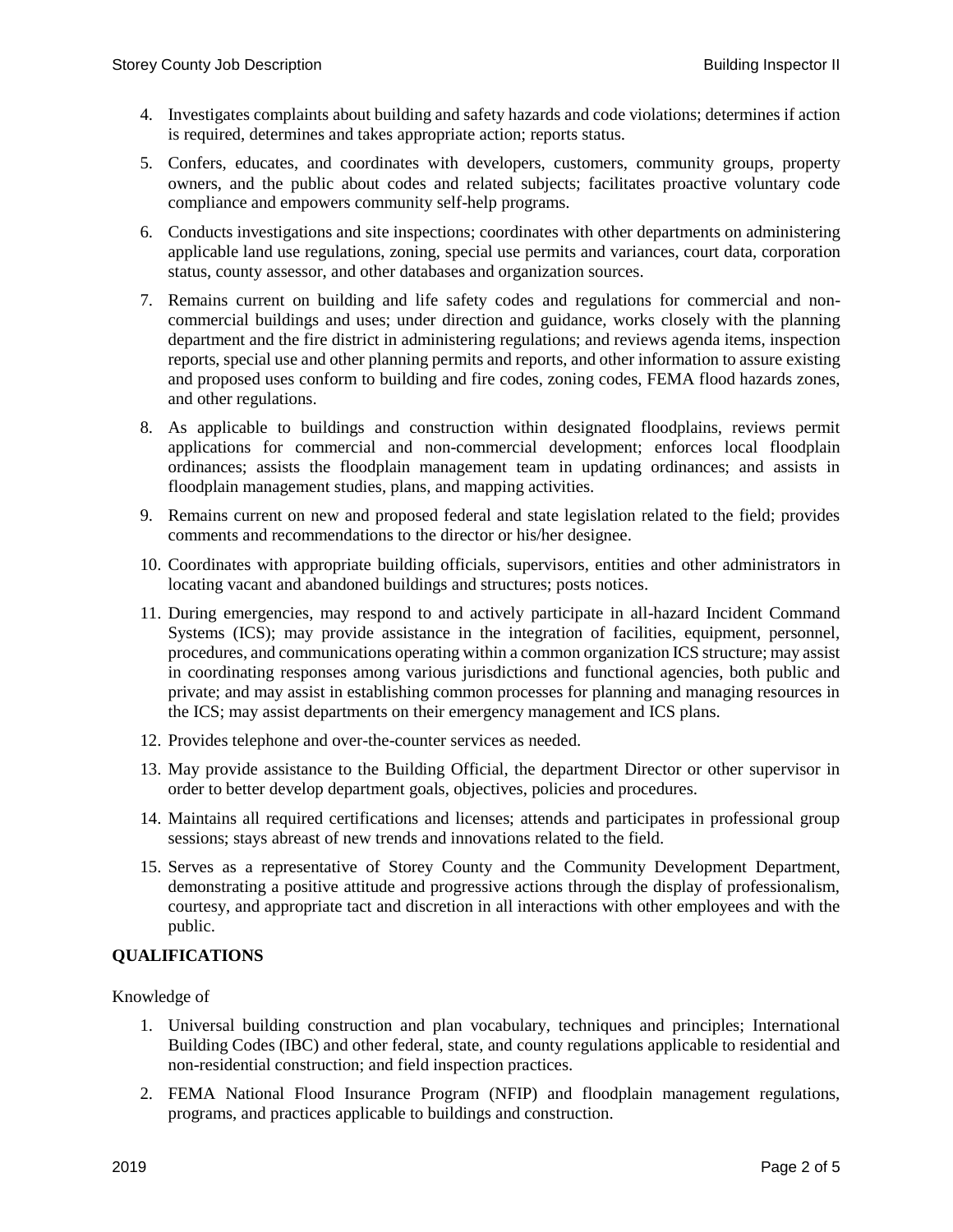- 3. Business and geometric mathematics sufficient to cross-check examine complex building plans and calculations for code compliance, and to calculate building permit and other fees.
- 4. Correct English usage including grammar, punctuation, and vocabulary.
- 5. Basic modern office equipment including, but not limited to, telephones, fax machines, and copiers; personal computer programs such as Microsoft Windows and Office, and other applicable programs and software.
- 6. Principles of customer services and working within a team-oriented work environment; methods and techniques for dealing with the public during stressful situations.

#### Ability to

- 1. Perform thorough and accurate examinations of basic and complex commercial and noncommercial building and site plans and specifications.
- 2. Perform thorough and accurate code compliance field inspections; apply complex codes and regulations to practical use and under varying conditions; investigate complaints, evaluate alternatives, recommend appropriate resolutions; enforce regulations with firmness, tact, and impartiality.
- 3. Perform mathematical calculations applicable to building and site plans and permits; coordinate plan review and approvals with other departments; apply policies and procedures efficiently and in a practical manner.
- 4. Effectively communicate verbally and in-writing; gather, analyze, and prepare valid and reliable data and information; present to individuals and groups in understandable and persuasive manner; promote constructive and efficient cooperation in a team environment; act courteously and communicate effectively with others in a variety of different emotional states, from a variety of different backgrounds, and with different educational backgrounds and mental capacities.
- 5. Maintain accurate records; exercise sound independent judgment within established guidelines; work effectively under pressure of deadlines, conflicting demands, and during emergencies.
- 6. Operate basic modern office equipment including telephones, fax machines, and copiers; personal computer programs such as Microsoft Windows and Office, and other programs and systems applicable to the position; type at a sufficient rate and with accuracy to perform the functions of the position; and operate a motor vehicle for intermittent and extended periods.
- 7. Consistently demonstrate a positive attitude and progressive actions through the display of professionalism, courtesy, and appropriate tact and discretion in all interactions with other employees and with the public.
- 8. Carry out and actively participate in an assortment of special and ongoing projects.
- 9. Lead subordinate staff and co-workers in a supportive and positive manner.
- 10. As allowable by law, maintain and handle information in a highly confidential manner.
- 11. Represent the department in the court of law and testify on matters pertaining to building development, code enforcement, violations, and related matters, as necessary.
- 12. Continue education and training to remain current on latest policies, practices, and required certifications; remain current on new and proposed federal and state legislation related to the field.

# **LICENSING, EDUCATION & OTHER REQUIREMENTS**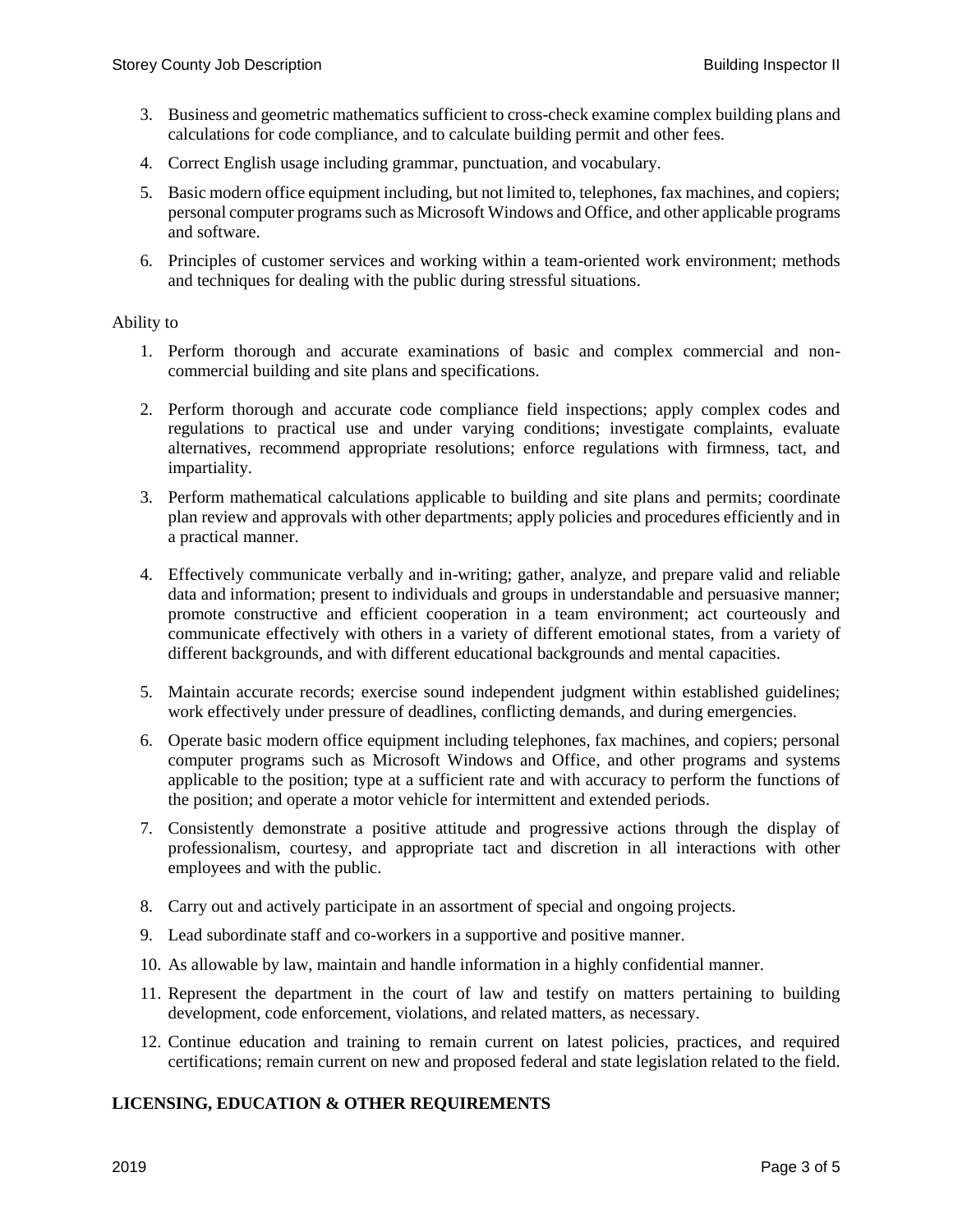- 1. Any combination of training, education, and experience that would provide the required knowledge and abilities. A typical way to gain the required knowledge and ability is:
	- High school diploma or equivalent; and
	- At least 2 years of increasingly responsible professional experience with industrial, commercial, and non-commercial inspections, code enforcement, or building trades and construction; or
	- Combination of experience and education.
- 2. International Code Council (ICC) Residential Inspector required
- 3. International Code Council (ICC) Commercial Inspector required
- 4. International Code Council (ICC) Residential Plans Examiner required within 12 months of hire.
- 5. International Code Council (ICC) Commercial Plans Examiner required within 24 months of hire.
- 6. Any supplemental certification such as ICC's Accessibility Inspector, Mechanical Inspector, Plumbing Inspector, and Energy Inspector may be preferred.
- 7. Possess and maintain a valid Nevada Driver License appropriate for vehicles and other equipment operated.
- 8. Military experience applicable to the duties of this position may be preferred.
- 9. The ability to pass a criminal background investigation.

## **PHYSICAL REQUIREMENTS & WORK ENVIRONMENT**

The requirements described here are representative of those that must be met by an employee to successfully perform the essential functions of the job.

- **Physical Requirements.** Strength, stamina and dexterity to sit in vehicles operating on rough roads, wildland areas and off-road terrains; walk on uneven or slippery surfaces; climb ladders and scaffolding, and walk on high roof tops; frequent bending, sitting, reaching, kneeling, standing for long periods; occasional lifting of items weighing up to 50 pounds; reaching for items above the head and below the feet; enter confined spaces and other areas; visual acuity for field inspections; strength, dexterity, coordination, and vision to use keyboard and video display terminal for prolonged periods; dexterity and coordination to handle files and single pieces of paper; manual dexterity and cognitive ability to operate a personal computer; ability to communicate via telephone and other telecommunications equipment. In compliance with applicable disability laws, reasonable accommodations may be provided for qualified individuals with a disability who require and request such accommodations. Incumbents and individuals who have been offered employment are encouraged to discuss potential accommodations with the employer.
- **Working Environment.** Work is typically performed under the following conditions: position functions indoors in an office environment where a portion of work is performed at a desk and on a computer, and work is performed in outdoor environments with intermittent to frequent exposure to a variety of extreme weather conditions, including heat, rain, snow, cold, wind, and dust. Work is typically performed independently with reporting directly to immediate supervisor. Frequent travel by motor vehicle and use of other motorized equipment. Work will include periodic contact with angry and upset individuals under stressful situations. Frequent interruptions to planned work activity by telephone calls, office visitors, and response to unplanned events.